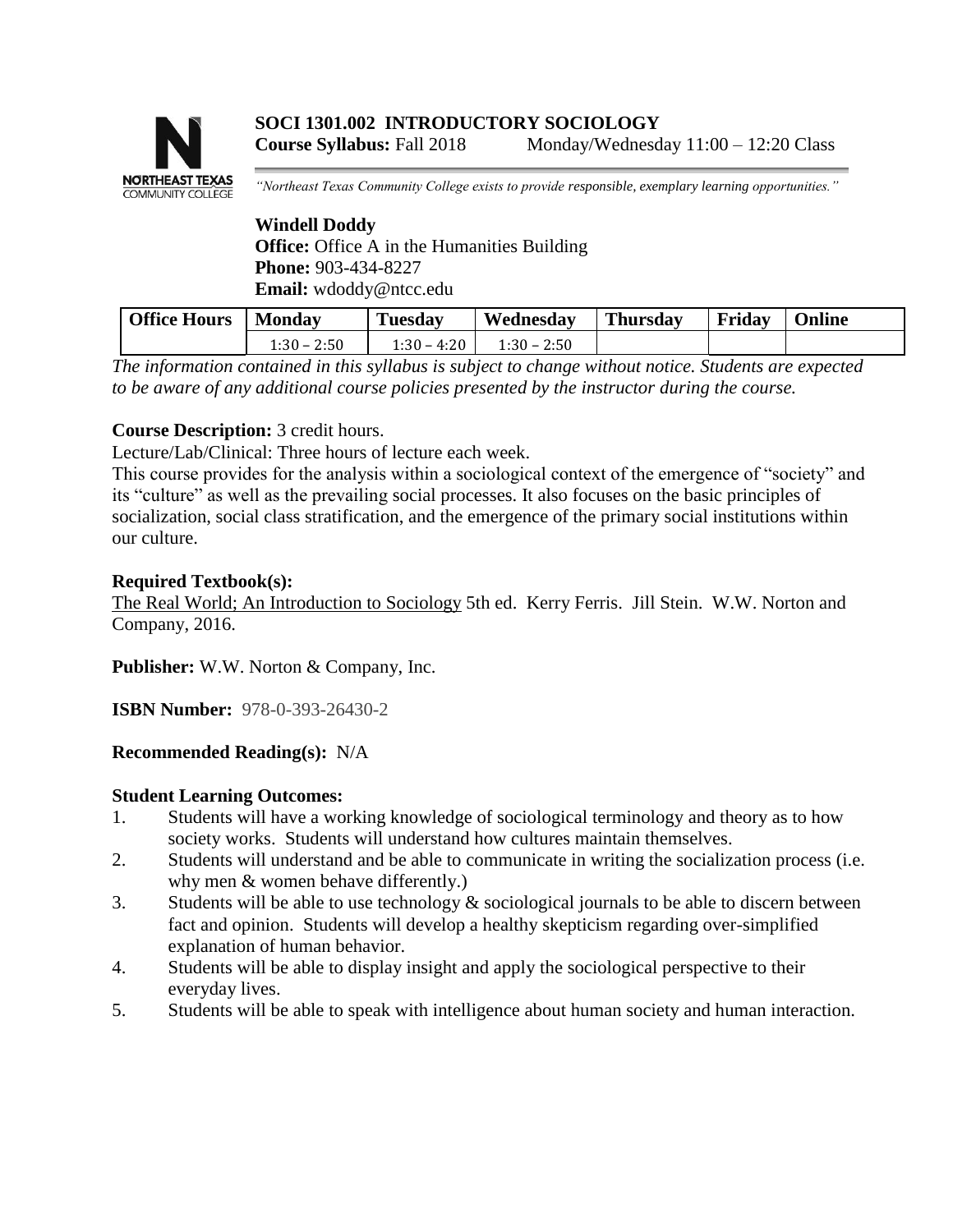#### **Course Objectives:**

- 1. Course will provide adequate synthesis of the foundations of Sociology and will serve to initiate the student to the discipline of Sociology.
- 2. Students will learn about the different ways in which people act, feel, think and define their particular situations based on their sex, social class, age and ethnic groups.
- 3. Students will possess healthy skepticism regarding an over simplified explanation of human behavior.

#### **Lectures & Discussions:**

This course will largely be lecture-discussion, with a few guest presentation and some audio visual presentations. This course, at times, will focus on controversial issues; an open mind and a mature attitude are essential for this course of study. Be prepared to answer questions and/or discuss the reading assignments and to defend your position on a given issue. Please feel free to ask questions and make comments.

#### **Evaluation/Grading Policy:**

| <b>Tests</b>          | 25% |
|-----------------------|-----|
| <b>Written Papers</b> | 25% |
| Final Exam            | 50% |

#### **Tests/Exams:**

Major Tests: The will be 3 major tests. Final exam will be administered during the week of finals. The major tests will contain true/false questions, multiple choice, matching, completion recall, short answer questions such as distinguish between or compare and contrast, and an essay question (three topics: choose one). The essay questions must be written in essay form, and will be graded as an essay.

#### **FINAL EXAM -- 11:00 AM -- Monday -- DECEMBER 10, 2018**

**Assignments:** The reading assignments should be done prior to the class discussion so that the student can gain the maximum benefit from the discussion. Most reading assignment topics will be discussed in class lecture; however, because of time considerations, occasionally the topics will be covered only by reading the assigned text. Periodically, there may be short pop tests on the readings; it is important to keep up with the readings because it is very easy to get behind, and it is difficult to "cram "for a test/exam.

#### **Student Responsibilities/Expectations:**

# **Tuesday, November 21, 2017 is the last day to drop with a W.**

• ALL CELL PHONES must be turned OFF and in your pocket or purse. AT NO TIME will it be on your desk or lap or anywhere except in your pocket or purse. Should you receive a call or text, your grade in this class may be affected.